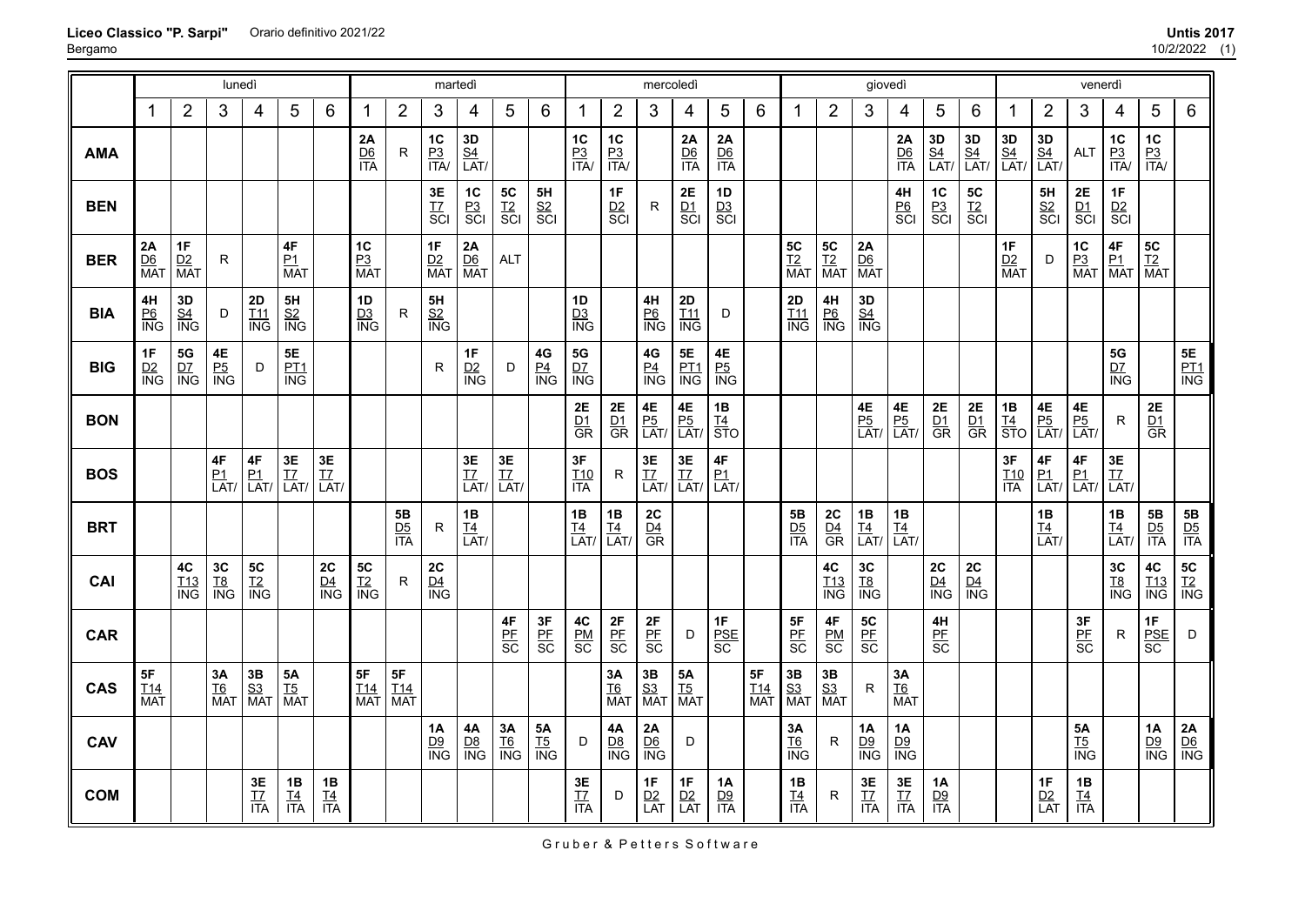|            | lunedì                         |                                                                               |                        |                                 |                               |                                |                               |                              | martedì                           |                                |                                                         |                           |                        |                        | mercoledì                              |                                                   |                                     |                               |                                     |                                | giovedì                          |                                              |                        |                        |                        |                                | venerdì                  |                           |                                 |                                                                                                                                      |
|------------|--------------------------------|-------------------------------------------------------------------------------|------------------------|---------------------------------|-------------------------------|--------------------------------|-------------------------------|------------------------------|-----------------------------------|--------------------------------|---------------------------------------------------------|---------------------------|------------------------|------------------------|----------------------------------------|---------------------------------------------------|-------------------------------------|-------------------------------|-------------------------------------|--------------------------------|----------------------------------|----------------------------------------------|------------------------|------------------------|------------------------|--------------------------------|--------------------------|---------------------------|---------------------------------|--------------------------------------------------------------------------------------------------------------------------------------|
|            | -1                             | $\overline{2}$                                                                | 3                      | 4                               | 5                             | 6                              | -1                            | $\overline{2}$               | 3                                 | $\overline{4}$                 | 5                                                       | $\,6$                     | 1                      | $\overline{2}$         | 3                                      | 4                                                 | 5                                   | 6                             | 1                                   | $\overline{2}$                 | 3                                | 4                                            | 5                      | 6                      | 1                      | $\overline{2}$                 | 3                        | 4                         | 5                               | 6                                                                                                                                    |
| <b>CUC</b> | <b>5C</b><br><u>T2</u><br>LAT/ | $\begin{array}{c}\n 5C \\  \underline{T2} \\  \underline{LAT/}\n \end{array}$ | ALT                    | $rac{4G}{1TA}$                  | $rac{4G}{1TA}$                |                                | $\frac{2C}{D4}$<br>STO        |                              | <b>5C</b><br><u>T2</u><br>LAT/    | <b>5C</b><br><u>T2</u><br>LAT/ |                                                         |                           | <b>ALT</b>             |                        |                                        | $rac{2C}{\frac{D4}{STO}}$                         | <b>5G</b><br><u>D7</u><br>LAT       | <b>5G</b><br><u>D7</u><br>LAT |                                     |                                |                                  |                                              |                        |                        | 5C<br>$\frac{12}{LAT}$ | <b>5C</b><br><u>T2</u><br>LAT/ |                          | 4G<br><u>P4</u><br>ITA    | $4\mathsf{G}$<br>$rac{P4}{ITA}$ |                                                                                                                                      |
| <b>CZN</b> |                                |                                                                               |                        |                                 |                               |                                | $\frac{4F}{N}$                | $\frac{1B}{\frac{T4}{N}}$    | <b>5F</b><br><u>T14</u><br>ING    | ${\sf R}$                      |                                                         |                           |                        |                        | $\frac{1B}{\frac{T4}{N}}$              |                                                   | $\frac{5F}{\frac{T14}{\text{ING}}}$ | 3F<br>T10<br>ING              | 4F<br><u>P1</u><br>ING              | 1B<br>$\frac{T4}{N}$           |                                  | 3F<br>$\frac{T10}{\text{ING}}$               | $\frac{5F}{114}$ ING   |                        | 4F<br>$\frac{P1}{ING}$ | $\frac{3F}{110}$ ING           |                          |                           |                                 |                                                                                                                                      |
| <b>DES</b> |                                |                                                                               |                        |                                 |                               |                                |                               |                              | D                                 | D                              | D                                                       | $rac{3D}{\frac{S4}{ART}}$ |                        |                        | D                                      | $\frac{4G}{PA}$<br>ART                            | $rac{5H}{S2}$<br>ART                | $\frac{4E}{P_5}$<br>ART       | $\frac{4G}{PA}$<br>ART              | <b>5E</b><br><u>PT1</u><br>ART | $rac{5G}{\frac{D7}{ART}}$        | ${\bf 5G}$<br>DZ<br><b>ART</b>               |                        |                        |                        |                                | $\mathsf R$              | $rac{3D}{\frac{S4}{ART}}$ | D                               | 3E<br><u>T7</u><br>ART                                                                                                               |
| <b>DIS</b> | 5H<br>$rac{S2}{MAT}$           | 5H<br>$\frac{S2}{MAT}$                                                        | R                      | 4H<br>$rac{P6}{MAT}$            | $3F$<br>I10<br><b>MAT</b>     |                                | $5{\rm G}$<br>$rac{D7}{MAT}$  |                              | 3F<br>$rac{T10}{MAT}$             | <b>2D</b><br><u>T11</u><br>MAT | 4H<br>$\frac{P6}{MAT}$                                  |                           |                        |                        |                                        |                                                   |                                     |                               | 3F<br>$\frac{110}{MA}$              | 3F<br>$\frac{T10}{MAT}$        | <b>2D</b><br><u>T11</u><br>MAT   | $5\mathsf{H}$<br>$rac{S2}{MAT}$              |                        |                        |                        | 5G<br>$\frac{D7}{MAT}$         |                          | <b>3F</b><br>T10<br>MAT   | $\frac{4H}{P6}$<br>MAT          | 4H<br>$rac{P6}{MAT}$                                                                                                                 |
| <b>FOR</b> |                                |                                                                               |                        | 4B<br>$\frac{S1}{LAT}$          | <b>5C</b><br><u>T2</u><br>ITA |                                | $2D$<br>$\frac{T11}{1TA}$     | <b>5C</b><br>$rac{12}{17A}$  | $4\mathsf{B}$<br>$\frac{S1}{LAT}$ |                                | $2\mathsf{D}$<br>$\underline{111}$<br>$\overline{ITAY}$ |                           |                        |                        |                                        |                                                   |                                     |                               | 4B<br><u>S1</u><br>$\overline{LAT}$ | 2D<br>$\frac{T11}{1TA}$        | R                                | 5C<br>$rac{12}{11A}$                         | 5C<br>$rac{12}{17A}$   |                        |                        |                                | 4B<br>$\frac{S1}{LAT}$   | $\frac{4B}{S1}$<br>LAT/   | 2D<br>$\frac{T11}{1TA}$         | <b>2D</b><br>T11<br>ITA/                                                                                                             |
| <b>FRA</b> |                                |                                                                               |                        |                                 |                               |                                | 1A<br>$rac{D9}{GR}$           | 1A<br>$rac{D9}{GR}$          | 2B<br>$rac{T3}{GR}$               |                                |                                                         |                           | 1F<br>$rac{D2}{ITA}$   | 1Α<br>$\frac{D9}{GR}$  |                                        | 2B<br>$rac{T3}{GR}$                               | 2B<br>$rac{13}{\text{GR}}$          |                               |                                     | 2B<br>$rac{13}{\text{GR}}$     | 1F<br>$rac{D2}{ITA}$             | 1F<br>$rac{D2}{ITA}$                         |                        |                        | 1A<br>$rac{D9}{GR}$    | <b>1A</b><br>$rac{D9}{GR}$     | 1F<br>$\frac{D2}{ITA}$   | R                         | $2B$<br>$13$<br>$GR$            |                                                                                                                                      |
| <b>GAL</b> |                                | D                                                                             | $3E$<br>$rac{17}{10}$  | $2\textrm{F}$<br>$\frac{P2}{P}$ | 2E<br>$\frac{DI}{ING}$        |                                | D                             | $\mathsf{R}$                 | 2E<br>D1<br><b>ING</b>            |                                |                                                         |                           | 2B<br>$\frac{T3}{ING}$ | $rac{3E}{\text{N}}$    | D                                      | $\frac{2F}{P^2}$<br>ING                           |                                     |                               |                                     |                                |                                  |                                              |                        |                        |                        | 2E<br>$\frac{D1}{NG}$          | $\frac{2F}{1NG}$         | $\frac{2F}{ING}$          | D                               | $\frac{2B}{13}$<br>$\frac{13}{10}$                                                                                                   |
| <b>GER</b> |                                | 5B<br>$rac{D5}{NG}$                                                           | $\frac{1E}{1N}$        | R                               | 3B<br>$rac{S3}{ING}$          | $\frac{4B}{SM}$                |                               |                              |                                   |                                | 1C<br>$rac{P3}{ING}$                                    | $\frac{3B}{1N}$           |                        |                        | $1E$<br>$\underline{T1}$<br><b>ING</b> | 4B<br>$rac{S_1}{S_2}$                             | D                                   | <b>5B</b><br><u>D5</u><br>ING | D                                   | 5B<br>$rac{D5}{NG}$            | $rac{PC}{P_3}$<br>$rac{P_3}{N}$  | 3B<br>$rac{S3}{ING}$                         |                        |                        |                        |                                |                          |                           |                                 |                                                                                                                                      |
| <b>GIA</b> |                                |                                                                               |                        |                                 |                               |                                |                               | <b>5A</b><br>$rac{15}{\$70}$ | <b>ALT</b>                        | $\frac{5H}{S^2}$<br>STO        | $rac{5H}{S2}$<br>$STO$                                  |                           | $rac{5H}{STO}$         | $\frac{5H}{S2}$<br>STO | $\frac{4A}{DB}$<br>STO                 | <b>4A</b><br>$rac{\overline{DB}}{\overline{STO}}$ | R                                   | <b>ALT</b>                    | $\frac{5A}{15}$<br>STO              | $\frac{5A}{STO}$               |                                  | <b>4A</b><br>$rac{D8}{STO}$                  | $\frac{4A}{D8}$<br>STO |                        |                        |                                | $rac{5H}{S2}$<br>$STO$   | $rac{5H}{S2}$<br>$STO$    | $\frac{5A}{15}$<br>STO          | $\frac{5A}{\frac{T5}{\text{STO}}}$                                                                                                   |
| <b>GRV</b> |                                |                                                                               | $\frac{5C}{12}$<br>ART | $rac{5A}{15}$<br>ART            | D                             | D                              | <b>3A</b><br><u>T6</u><br>ART | D                            | $\mathsf{R}$                      |                                |                                                         |                           |                        |                        | 3C<br>T8<br>ART                        | 4C<br>$rac{T13}{ART}$                             | $rac{4C}{\frac{113}{\text{ART}}}$   | 5C<br><u>T2</u><br>ART        |                                     |                                | D                                | 3C<br><u>T8</u><br>ART                       | $\frac{5A}{15}$<br>ART |                        |                        |                                |                          |                           |                                 |                                                                                                                                      |
| LIL        |                                |                                                                               |                        |                                 |                               |                                |                               |                              |                                   |                                | O                                                       | 2F<br>$rac{P2}{SCI}$      |                        |                        | $\circ$                                | $\circ$                                           | $rac{2F}{SC}$                       | $\frac{4F}{P_1}$<br>SCI       | 4E<br><u>P5</u><br>SCI              | 5F<br>$rac{T14}{SCI}$          | $3\textrm{F}$<br>$rac{T10}{SCI}$ | R                                            | O                      | O                      | D                      | O                              | O                        |                           |                                 |                                                                                                                                      |
| <b>MAF</b> | 3Α<br>$\frac{T6}{LAT}$         | 3A<br>$\frac{T6}{LAT}$                                                        | R                      | $4A$<br>$\frac{D8}{LAT}$        | 4Α<br>$\frac{D8}{LAT}$        |                                | 4A<br>$\frac{D8}{LAT}$        | 4A<br>$\frac{D8}{LAT}$       | 3A<br>$\frac{T6}{LAT}$            |                                |                                                         |                           |                        |                        |                                        |                                                   |                                     |                               |                                     | 4A<br>$\frac{D8}{LAT}$         | 4A<br>$\frac{D8}{LAT}$           |                                              | 3A<br>$\frac{T6}{LAT}$ | 3A<br>$\frac{T6}{LAT}$ | 4A<br>$\frac{D8}{LAT}$ |                                | $3A$<br>$\frac{T6}{LAT}$ | 3A<br>$\frac{T6}{LAT}$    |                                 |                                                                                                                                      |
| <b>MAR</b> |                                |                                                                               |                        |                                 | 5B<br>$\frac{D5}{LAT}$        | <b>5B</b><br><u>D5</u><br>LAT/ |                               |                              | $5\mathsf{B}$<br>$\frac{D5}{LAT}$ | ${\sf R}$                      | 5A<br>$rac{TS}{ITA}$                                    |                           |                        |                        | 5H<br>$\frac{S2}{LAT}$                 | <b>5H</b><br><u>S2</u><br>LAT/                    | $\frac{5A}{15}$<br>ITA              | <b>5A</b><br>$rac{T5}{1TA}$   |                                     |                                | 5B<br>$\frac{D5}{LAT}$           | 5B<br>$\frac{\overline{D5}}{\overline{LAT}}$ | 5H<br>$\frac{S2}{LAT}$ | 5H<br>$\frac{S2}{LAT}$ |                        |                                |                          | 5A<br>$rac{TS}{ITA}$      |                                 | $\begin{array}{c c}\n\textbf{5H} & \textbf{5H} \\ \underline{\text{S2}} & \underline{\text{S2}} \\ \hline\n\text{LAT/}\n\end{array}$ |

**Liceo Classico "P. Sarpi"** Bergamo Orario definitivo 2021/22 **Untis 2017**

Gruber & Petters Software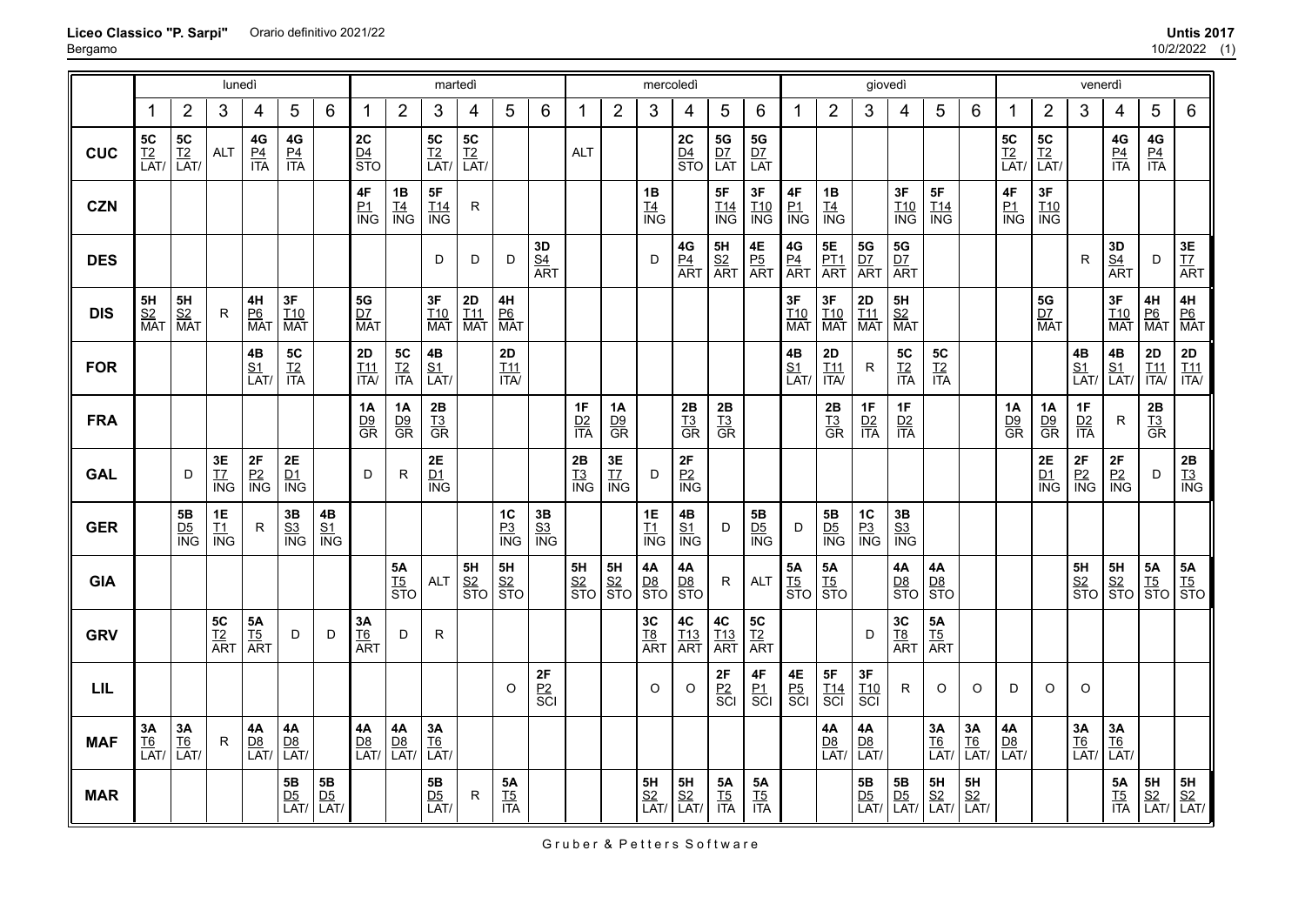|            |                              |                               | lunedì                                              |                                             |                        |                                     |                        |                                    | martedì                         |                                             |                                  |                                      |                                |                                | mercoledì                           |                         |                                                    |                        |                                 |                        | giovedì                     |                                        |                                                        |                                |                                                        |                                              | venerdì                                |                                 |                                                                                 |                               |
|------------|------------------------------|-------------------------------|-----------------------------------------------------|---------------------------------------------|------------------------|-------------------------------------|------------------------|------------------------------------|---------------------------------|---------------------------------------------|----------------------------------|--------------------------------------|--------------------------------|--------------------------------|-------------------------------------|-------------------------|----------------------------------------------------|------------------------|---------------------------------|------------------------|-----------------------------|----------------------------------------|--------------------------------------------------------|--------------------------------|--------------------------------------------------------|----------------------------------------------|----------------------------------------|---------------------------------|---------------------------------------------------------------------------------|-------------------------------|
|            | 1                            | $\overline{2}$                | 3                                                   | 4                                           | 5                      | 6                                   | -1                     | $\overline{2}$                     | 3                               | 4                                           | 5                                | 6                                    | $\mathbf 1$                    | $\overline{2}$                 | 3                                   | 4                       | 5                                                  | 6                      | 1                               | $\overline{2}$         | 3                           | 4                                      | 5                                                      | 6                              |                                                        | $\overline{2}$                               | 3                                      | 4                               | 5                                                                               | 6                             |
| <b>MAS</b> |                              |                               | 3F<br><b>T10</b><br>$\overline{\text{STO}}$         | 3F<br>$\frac{T10}{STO}$                     | 5F<br>$rac{T14}{STO}$  | 5F<br>$rac{T14}{STO}$               |                        |                                    | R                               | $\frac{4F}{P1}$                             | 3F<br>$\frac{T10}{STO}$          | $\frac{4F}{\frac{P1}{STO}}$          | 5F<br>$\frac{T14}{STO}$        | 5F<br>$rac{T14}{STO}$          | 3F<br>T <sub>10</sub><br><b>STO</b> |                         |                                                    |                        |                                 |                        | 4F<br>$\frac{P1}{STO}$      | 4F<br>$rac{P_1}{STO}$                  | 3F<br>$rac{T10}{STO}$                                  | 3F<br><b>T10</b><br><b>STO</b> |                                                        |                                              | 5F<br>$\frac{T14}{STO}$                | 5F<br>$rac{T14}{STO}$           | 4F<br>$\left \frac{\text{p}_1}{\text{STO}}\right \frac{\text{p}_1}{\text{STO}}$ | 4F                            |
| <b>MAZ</b> |                              |                               |                                                     |                                             |                        |                                     |                        |                                    | <b>3C</b><br><u>T8</u><br>LAT/  | 5F<br>$\frac{T14}{LAT}$                     | 5F<br>$\frac{T14}{LAT}$          | D                                    | <b>3C</b><br><u>T8</u><br>LAT/ | <b>3C</b><br><u>T8</u><br>LAT/ | 5F<br>I14<br>LAT/                   | R                       | 1E<br>$\underline{\mathsf{T1}}$<br>$\overline{GR}$ |                        |                                 |                        | 5F<br>$\frac{T14}{LAT}$     | 5F<br>$\frac{T14}{LAT}$                | 3C<br>$\frac{T8}{LAT}$                                 | $3C$<br>$\frac{18}{LAT}$       |                                                        |                                              | <b>3C</b><br><u>T8</u><br>LAT/         |                                 | 1E<br>$rac{I1}{GR}$                                                             | $\frac{5F}{\frac{T14}{LATT}}$ |
| <b>MES</b> | 3F<br>T <sub>10</sub><br>LAT | 3F<br>T <sub>10</sub><br>LAT/ | 1F<br>$rac{D2}{GR}$                                 | 1F<br>D2<br>$\overline{\text{GR}}$          |                        |                                     |                        | 3A<br>$rac{T6}{1TA}$               |                                 | 3F<br>$\frac{T10}{LAT}$                     | 1F<br>$rac{D2}{GR}$              |                                      |                                |                                | 3A<br>$rac{T6}{1TA}$                | 3F<br>$\frac{T10}{LAT}$ | $3F$<br>$\frac{T10}{LAT}$                          |                        |                                 | 3Α<br>$rac{T6}{1TA}$   | 3A<br>$rac{T6}{1TA}$        | R                                      | 1F<br>$rac{D2}{GR}$                                    | 1F<br>$rac{D2}{GR}$            |                                                        |                                              |                                        |                                 |                                                                                 |                               |
| <b>MIN</b> | 3B<br>$rac{S3}{STO}$         | 3B<br>$rac{S3}{STO}$          | ${\bf 5B}$<br>$rac{\overline{D5}}{\overline{ST}}$ O | 5B<br>$rac{\overline{D5}}{\overline{ST}}$ O |                        |                                     | 3E<br>$rac{17}{570}$   | 3E<br>$rac{17}{570}$               |                                 | 5B<br>$rac{\overline{D5}}{\overline{ST}}$ O | $rac{5B}{\frac{D5}{\text{STO}}}$ |                                      |                                |                                |                                     |                         |                                                    |                        | 3E<br>$\frac{17}{570}$          | $rac{3E}{STO}$         | $rac{3B}{\frac{S3}{STO}}$   | R                                      | $3\mathsf{B}$<br>$rac{S3}{STO}$                        |                                | $5\mathsf{B}$<br>$rac{\overline{D5}}{\overline{ST}}$ O | 5B<br>$rac{\overline{D5}}{\overline{ST}}$ O  |                                        |                                 |                                                                                 |                               |
| <b>MIS</b> | 4B<br>$rac{S1}{ITA}$         | R                             | 1D<br>$\frac{D3}{ITA}$                              | 1D<br>$\frac{D3}{ITA}$                      |                        |                                     | 2B<br>$\frac{T3}{LAT}$ | 2B<br>$\frac{1}{13}$<br>LAT        | 1D<br>$\frac{D3}{ITA}$          |                                             |                                  |                                      |                                | 1D<br>$\frac{D3}{ITA}$         | 1D<br>$\frac{D3}{ITA}$              |                         | 4B<br>$rac{S1}{ITA}$                               | 4B<br>$\frac{S1}{ITA}$ |                                 | 4B<br>$rac{S1}{ITA}$   | 2B<br>$\frac{T3}{LAT}$      |                                        | 1D<br>$\frac{D3}{ITA}$                                 | 1D<br>$\frac{D3}{ITA}$         | 1D<br>$\frac{D3}{ITA}$                                 | 1D<br>$\frac{D3}{ITA}$                       | $2\mathsf{B}$<br>$\frac{1}{13}$<br>LAT | 2B<br>$\frac{T3}{LAT}$          |                                                                                 |                               |
| <b>MOR</b> |                              |                               |                                                     |                                             |                        |                                     | 1E<br>$\frac{T1}{STO}$ | $\vee$                             | $\vee$                          | $\vee$                                      |                                  |                                      | $\vee$                         | $\vee$                         | $\vee$                              | 1E<br>$rac{T1}{STO}$    |                                                    |                        | $\vee$                          |                        | $\vee$                      | V                                      | $\vee$                                                 |                                | <b>1E</b><br>$rac{T1}{STO}$                            | $\mathsf{R}$                                 | $\vee$                                 | $\vee$                          |                                                                                 |                               |
| <b>MRT</b> | 4E<br>$rac{PM}{SC}$          | $\circ$                       | 5H<br>$rac{\text{PF}}{\text{SC}}$                   | O                                           |                        |                                     |                        |                                    | $\mathsf R$                     | $\frac{5E}{SE}$                             | 1E<br>$rac{PM}{SC}$              | 3E<br>$rac{PM}{SC}$                  |                                | $\circ$                        | 2E<br>$rac{PSE}{SC}$                | $\circ$                 | 3E<br>PF<br>SC                                     |                        | 5E<br>$rac{PM}{SC}$             | $rac{4E}{SC}$          | O                           |                                        |                                                        |                                | 5H<br>$rac{PM}{SC}$                                    | 1E<br>$rac{PM}{SC}$                          | $\circ$                                | $2\mathsf{E}$<br>$rac{PSE}{SC}$ |                                                                                 |                               |
| <b>MSS</b> |                              |                               | $\frac{1B}{\frac{T4}{MAT}}$                         | $\frac{4E}{P_0}$<br>MAT                     | 4C<br>$rac{T13}{MAT}$  | 4C<br>T <sub>13</sub><br><b>MAT</b> |                        | 2C<br>D <sub>4</sub><br><b>MAT</b> | 1E<br>$\frac{1}{1}$ MAT         | $\mathsf{R}$                                | 4E<br>$rac{P5}{MAT}$             | $\frac{4E}{P_0}$<br>MAT              |                                |                                |                                     |                         |                                                    |                        | 4C<br>$\frac{T13}{MAT}$         | D                      | $\frac{1E}{\frac{11}{MAT}}$ | 1E<br>$\underline{\mathsf{T1}}$<br>MAT | 4E<br>$\overline{P5}$<br><b>MAT</b>                    |                                |                                                        | 2C<br>$\frac{\overline{D4}}{\overline{MAT}}$ |                                        | 4E<br>$rac{P5}{MAT}$            | 1B<br>$\frac{14}{MAT}$                                                          | $rac{4C}{\frac{113}{MAT}}$    |
| <b>MTT</b> |                              | 3C<br>$rac{TS}{MAT}$          | $\frac{2F}{P2}$<br>Mat                              | D                                           | 1A<br>D9<br><b>MAT</b> | 1D<br>D3<br><b>MAT</b>              |                        |                                    |                                 | 1D<br>$\frac{D3}{MAT}$                      | $\frac{1A}{D9}$<br>MAT           | <b>2E</b><br><u>D1</u><br><b>MAT</b> |                                |                                |                                     |                         |                                                    |                        | D                               | 3C<br>$rac{T8}{MAT}$   | R                           | 2E<br>D1<br><b>MAT</b>                 | $rac{2F}{MAT}$                                         |                                |                                                        |                                              |                                        |                                 | 3C<br>$rac{TS}{MAT}$                                                            | $rac{3C}{T_{\text{A}}^8}$     |
| <b>MZZ</b> |                              |                               | <b>5A</b><br>$rac{15}{5}$                           | 3C<br>$rac{TS}{SC}$                         | 2B<br>$rac{T3}{SCI}$   | <b>1E</b><br>$rac{I1}{SCI}$         |                        |                                    | 2A<br>$rac{D6}{SCI}$            | 1A<br>$rac{D9}{SCI}$                        | R                                | $rac{3A}{T6}$<br>SCI                 | 4A<br>$rac{D8}{SC}$            |                                | 5Α<br>$rac{T5}{SCI}$                | 3A<br>$rac{T6}{SCI}$    | 3C<br>$rac{TS}{SC}$                                |                        |                                 |                        |                             | 2B<br>$rac{T3}{SCI}$                   | <b>1E</b><br>$rac{I1}{SCI}$                            |                                |                                                        |                                              |                                        | 1A<br>$rac{D9}{SCI}$            | 2A<br>$rac{D6}{SCI}$                                                            | 4A<br>$rac{D8}{SC}$           |
| <b>NAR</b> | 1C<br>$rac{P3}{GR}$          | 1C<br>$rac{P3}{GR}$           | D                                                   | 2C<br>$\frac{D4}{ITA}$                      | 2C<br>$\frac{D4}{ITA}$ |                                     |                        | 4F<br>$\frac{P1}{ITA}$             | $\mathsf{R}$                    | 2C<br>$\frac{D4}{ITA}$                      | 2C<br>$\frac{D4}{ITA}$           |                                      | 2C<br>$\frac{D4}{ITA}$         |                                | 4F<br>$rac{P1}{ITA}$                | 4F<br>$\frac{P1}{ITA}$  | $1C$<br>$rac{P3}{GR}$                              |                        |                                 |                        | $rac{2C}{\frac{D4}{1TA}}$   | 2C<br>$\frac{D4}{ITA}$                 | $4\mathsf{F}$<br>P1<br><b>ITA</b>                      |                                |                                                        |                                              | 2C<br>$\frac{D4}{ITA}$                 | 2C<br>$\frac{D4}{1TA}$          |                                                                                 | $rac{1C}{\text{B}^3}$         |
| OLI        | 2F<br>$rac{P2}{ITA}$         | 2F<br>$rac{P2}{ITA}$          | $4\mathsf{G}$<br>$\frac{P4}{LAT}$                   |                                             | 1D<br>$rac{D3}{GR}$    |                                     |                        | 1D<br>$\frac{D3}{GR}$              | $2\textrm{F}$<br>$rac{P2}{ITA}$ | R.                                          | 4G<br>$\frac{P4}{LAT}$           |                                      |                                |                                |                                     |                         |                                                    |                        | $2\mathsf{F}$<br>$rac{P2}{ITA}$ | 2F<br>$\frac{P2}{ITA}$ |                             | 4G<br>$\frac{P4}{LAT}$                 | 4G<br>$\frac{P4}{LAT}$                                 |                                | 4G<br>$\frac{P4}{LAT}$                                 | $4\mathsf{G}$<br>$\frac{P4}{LAT}$            | 1D<br>$rac{D3}{GR}$                    | 1D<br>$rac{D3}{GR}$             |                                                                                 |                               |
| <b>PAG</b> | 4Α<br>$\frac{D8}{1TA}$       |                               | 3B<br>$rac{S3}{ITA}$                                | 1C<br>$\frac{P3}{LAT}$                      | 1C<br>$\frac{P3}{LAT}$ |                                     | 5E<br>$rac{PT1}{ITA}$  | R                                  | 4A<br>$\frac{D8}{1TA}$          |                                             |                                  |                                      |                                | D                              | 1 <sup>C</sup><br>$\frac{P3}{LAT}$  | 1C<br>$\frac{P3}{LAT}$  | 3B<br>$rac{S3}{ITA}$                               | 3B<br>$rac{S3}{ITA}$   |                                 |                        |                             | 5E<br>$rac{PT1}{ITA}$                  | $5\mathsf{E}$<br>$rac{\overline{PT1}}{\overline{ITA}}$ | $rac{PC}{P_3}$<br>LAT          | 5E<br>$rac{\text{PT1}}{\text{ITA}}$                    | 3B<br>$rac{S3}{ITA}$                         | 4A<br>$\frac{D8}{ITA}$                 | 4A<br>$rac{D8}{ITA}$            |                                                                                 |                               |

Gruber & Petters Software

#### **Liceo Classico "P. Sarpi"** Orario definitivo 2021/22 **Untis 2017**

Bergamo

10/2/2022 (1)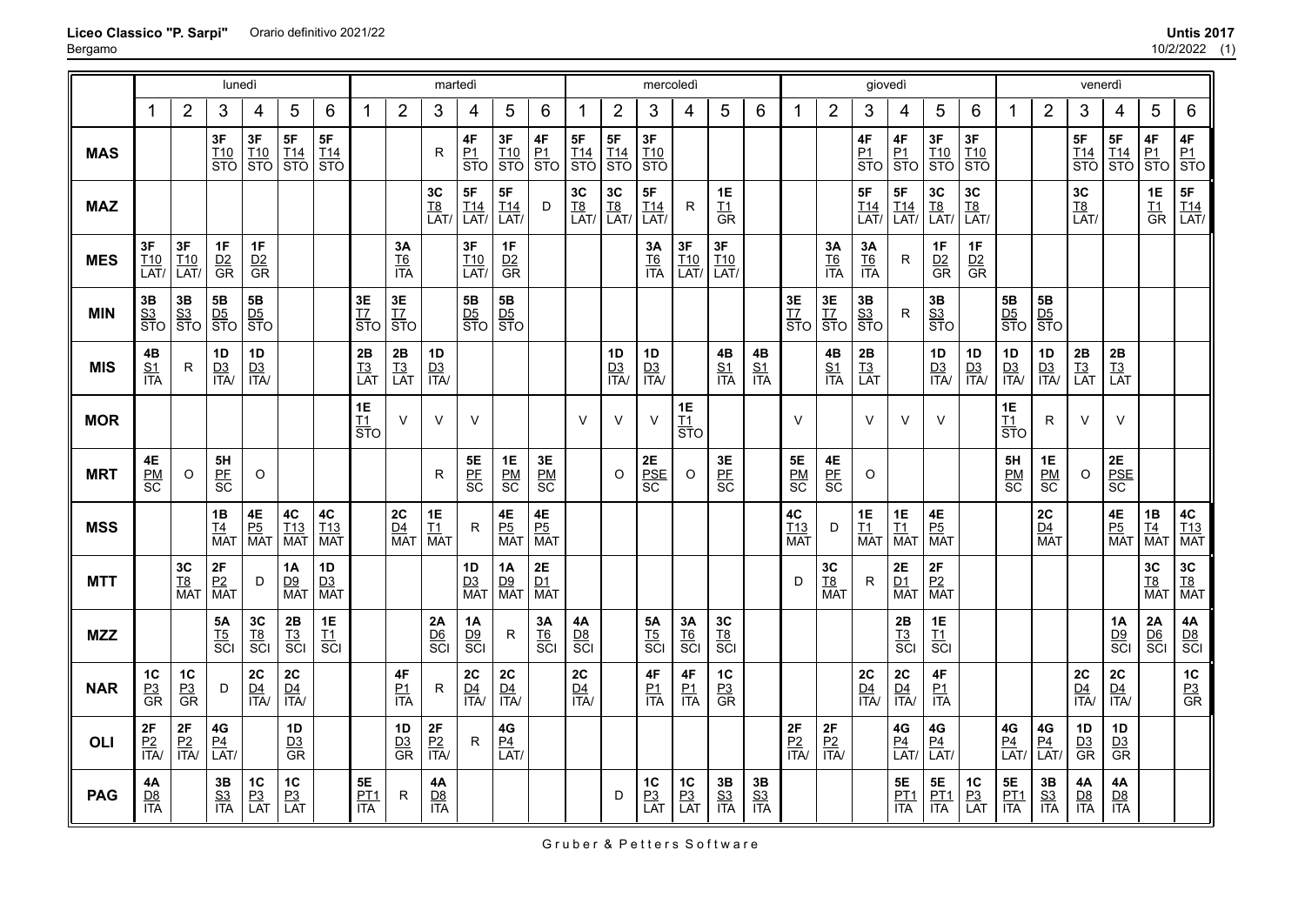|            | lunedì                                       |                            |                                                       |                                           |                                    |                             |                            |                                                                                               | martedì                               |                        |                                     |                             |                                    |                                             | mercoledì                                                                     |                                          |                                   |                                |                            |                                                                                       | giovedì                       |                         |                            |                                     |                                     |                                     | venerdì                                          |                                          |                                            |                                                                                       |
|------------|----------------------------------------------|----------------------------|-------------------------------------------------------|-------------------------------------------|------------------------------------|-----------------------------|----------------------------|-----------------------------------------------------------------------------------------------|---------------------------------------|------------------------|-------------------------------------|-----------------------------|------------------------------------|---------------------------------------------|-------------------------------------------------------------------------------|------------------------------------------|-----------------------------------|--------------------------------|----------------------------|---------------------------------------------------------------------------------------|-------------------------------|-------------------------|----------------------------|-------------------------------------|-------------------------------------|-------------------------------------|--------------------------------------------------|------------------------------------------|--------------------------------------------|---------------------------------------------------------------------------------------|
|            | 1                                            | $\overline{2}$             | 3                                                     | 4                                         | 5                                  | 6                           | 1                          | $\overline{2}$                                                                                | 3                                     | 4                      | 5                                   | 6                           | 1                                  | $\overline{2}$                              | 3                                                                             | 4                                        | 5                                 | 6                              | 1                          | $\overline{2}$                                                                        | 3                             | 4                       | 5                          | 6                                   | 1                                   | $\overline{2}$                      | 3                                                | 4                                        | 5                                          | 6                                                                                     |
| <b>PAL</b> | 4F<br>$\frac{P1}{ART}$                       | 4F<br>$\frac{P1}{ART}$     | $\frac{4B}{S1}$<br>ART                                | O                                         | 4H<br>$rac{P6}{ART}$               |                             | 4H<br>$rac{P6}{ART}$       | D                                                                                             | $\frac{3B}{\frac{S3}{ART}}$           | D                      |                                     |                             |                                    |                                             |                                                                               |                                          |                                   |                                |                            |                                                                                       | R                             | D                       | $\frac{4B}{S1}$<br>ART     | 3B<br>$rac{S3}{ART}$                |                                     |                                     | D                                                | D                                        | $rac{3F}{\frac{110}{\text{ART}}}$          | 3F<br>$\frac{T10}{ART}$                                                               |
| <b>PAS</b> |                                              | $\frac{4E}{P5}$<br>IRC     | $rac{P_3}{R}$                                         | $\mathsf{R}$                              | $rac{3D}{\text{SA}}$<br>IRC        | $\frac{2B}{13}$<br>IRC      |                            | 2A<br>$rac{D6}{IRC}$                                                                          | $\frac{1B}{\frac{T4}{\text{IRC}}}$    | 1E<br>$rac{I1}{IRC}$   | 5E<br>$rac{PT1}{IRC}$               |                             |                                    |                                             | $\begin{array}{c}\n 2D \\  \underline{T11} \\  \underline{IRC}\n \end{array}$ |                                          | 3A<br>$rac{T6}{IRC}$              | $rac{3C}{18}$<br>IRC           |                            |                                                                                       |                               |                         |                            |                                     | $\frac{3B}{S3}$<br>$\frac{S3}{IRC}$ | $\frac{4B}{S1}$<br>$\frac{S1}{IRC}$ | $rac{3E}{\text{IZ}}$<br>$\frac{17}{\text{IRC}}$  |                                          |                                            |                                                                                       |
| <b>PEL</b> |                                              |                            |                                                       |                                           |                                    |                             | 3D<br>$rac{S4}{SCI}$       | $\vee$                                                                                        | $\vee$                                |                        |                                     |                             | 4B<br>$rac{S1}{SCI}$               | $\frac{3B}{S_0}$<br>SCI                     | $3D$<br>$rac{S4}{SCI}$                                                        | $\vee$                                   | 5B<br>$rac{D5}{SC}$               |                                |                            |                                                                                       | 5E<br><u>PT1</u><br>SCI       | $\vee$                  | D                          |                                     |                                     |                                     |                                                  | 5B<br>$rac{\overline{D5}}{\overline{S}}$ | 4B<br>$rac{S_1}{S_1}$                      |                                                                                       |
| <b>PES</b> | 5Α<br>$rac{TS}{IRC}$                         | 5F<br>$rac{T14}{IRC}$      |                                                       | 5H<br>$rac{S2}{IRC}$                      | 5G<br>$rac{D7}{IRC}$               | 1A<br>$rac{D9}{\text{IRC}}$ |                            |                                                                                               | 4F<br>$rac{P_1}{IRC}$                 | 4C<br>$rac{T13}{IRC}$  |                                     | 1F<br>$rac{D2}{\text{IRC}}$ | $\frac{2F}{P2}$                    | 3F<br>$rac{T10}{IRC}$                       | <b>5C</b><br><u>T2</u><br>IRC                                                 | 4H<br>$rac{P6}{IRC}$                     |                                   |                                |                            |                                                                                       |                               |                         |                            |                                     |                                     |                                     | $rac{4G}{\frac{P4}{\text{IRC}}}$                 | ${\sf R}$                                | 4A<br>$rac{D8}{IRC}$                       |                                                                                       |
| <b>PIA</b> | 3D<br>$rac{S_4}{S_6}$                        | $rac{4B}{\text{PE}}$<br>SC | $\frac{\mathsf{P} \mathsf{M}}{\mathsf{S} \mathsf{C}}$ | 1B<br>$rac{\overline{PF}}{\overline{SC}}$ |                                    |                             | 5B<br>PSE<br>SC            | $\frac{5G}{\text{SCE}}$                                                                       |                                       |                        |                                     |                             | $rac{3B}{\text{PE}}$<br>SC         | R                                           | 2B<br>$rac{\overline{PM}}{\overline{SC}}$                                     | $\frac{1B}{8}$                           | $\frac{\text{2D}}{\text{BM}}$     | $3D$<br>$rac{PM}{SC}$          |                            |                                                                                       | 1D<br>$rac{PSE}{SC}$          | 1D<br>PSE<br>SC         | 5B<br>PSE<br>SC            | $\frac{\mathbf{5G}}{\text{PSE}}$ sc |                                     |                                     |                                                  | $\frac{2D}{\text{PM}}$<br>SC             | $rac{3B}{\text{PE}}$<br>SC                 | $\frac{4B}{\text{PE}}$                                                                |
| <b>PUS</b> | 5B<br>$\frac{\overline{D5}}{\overline{MAT}}$ | 4A<br>$\frac{DB}{MAT}$     | $\frac{4A}{D8}$<br>Mat                                |                                           | 4B<br>$\frac{SI}{MAT}$             |                             |                            |                                                                                               |                                       | $\frac{2B}{T3}$<br>Mat | $2B$<br>$\frac{T3}{MA}$             | $\frac{4B}{S1}$<br>Mat      |                                    | $\frac{2B}{T3}$<br>Mat                      | $\frac{5B}{D5}$<br>Mat                                                        | 5B<br>$\frac{\mathsf{D5}}{\mathsf{MAT}}$ | 4A<br>$\frac{D8}{MAT}$            |                                | 4A<br>$\frac{D8}{MAT}$     | $\mathsf{R}$                                                                          | <b>4B</b><br><u>S1</u><br>MAT | 4B<br>$\frac{SI}{MAT}$  | 2B<br>$\frac{T3}{MAT}$     |                                     | 4B<br>$\frac{S1}{MAT}$              | D                                   | <b>5B</b><br><u>D5</u><br>MAT                    |                                          |                                            |                                                                                       |
| <b>RIC</b> |                                              | <b>ALT</b>                 | 4C<br>T <sub>13</sub><br>STO                          | $rac{4C}{\text{STO}}$                     | $\frac{3A}{\frac{16}{\text{STO}}}$ | $rac{3A}{16}$<br>STO        |                            |                                                                                               |                                       | <b>ALT</b>             | $rac{4C}{\frac{113}{\text{STO}}}$   | 4C<br><u>T13</u><br>STO     | $rac{3A}{16}$<br>STO               | 4C<br>$rac{113}{STO}$                       | R                                                                             | 5C<br>T2<br>STO                          | $rac{5C}{\sqrt{12}}$<br>STO       |                                |                            |                                                                                       |                               |                         |                            |                                     |                                     |                                     | 5C<br><u>T2</u><br>STO                           | $rac{5C}{\sqrt{12}}$<br>STO              |                                            | $\begin{array}{c c}\n3A & 3A \\ \hline\n\frac{T6}{STO} & \frac{T6}{STO}\n\end{array}$ |
| <b>ROS</b> | $5{\rm G}$<br>$rac{D7}{SC}$                  | R.                         | ${\bf 2C}$<br>$rac{D4}{SC}$                           |                                           |                                    |                             | $\frac{1B}{S}$             | $rac{4G}{8Cl}$                                                                                |                                       |                        |                                     |                             |                                    |                                             |                                                                               |                                          |                                   |                                | 2C<br>$rac{D4}{SC}$        |                                                                                       | 4C<br>T <sub>13</sub><br>SCI  | $\frac{2D}{\text{SCI}}$ | $\frac{1B}{\frac{T4}{SC}}$ |                                     |                                     |                                     |                                                  |                                          |                                            |                                                                                       |
| <b>RUF</b> |                                              |                            | 5E<br>PT1<br>STO                                      | <b>5E</b><br><u>PT1</u><br>STO            | $\frac{4E}{P_0}$<br>STO            | $\frac{4E}{P_5}$<br>STO     | 4E<br><u>P5</u><br>STO     | $\frac{4E}{P_5}$<br>STO                                                                       |                                       | 4B<br>$rac{S1}{STO}$   | $\frac{4B}{S1}$<br>$\frac{S1}{STO}$ |                             |                                    | 4B<br>$\frac{S1}{STO}$                      | 4B<br>$\frac{S1}{STO}$                                                        |                                          | <b>5E</b><br><u>PT1</u><br>STO    | <b>5E</b><br><u>PT1</u><br>STO |                            |                                                                                       |                               |                         |                            |                                     | $\frac{4E}{P_5}$<br>STO             | <b>5E</b><br>PT1<br>STO             | <b>5E</b><br><u>PT1</u><br>STO                   |                                          | $\frac{4E}{P_5}$<br>STO                    |                                                                                       |
| <b>SAN</b> | 3C<br>$rac{\text{PF}}{\text{SC}}$            | <b>5A</b><br>$rac{PM}{SC}$ | R                                                     | 3A<br>$rac{PM}{SC}$                       |                                    |                             | <b>5A</b><br>$rac{PM}{SC}$ | $1C$<br>$rac{PM}{SC}$                                                                         | 4G<br>PM<br>SC                        | $3A$<br>$rac{PM}{SC}$  | 4A<br>$rac{PSE}{SC}$                |                             | 1A<br>$rac{PSE}{SC}$               | $\frac{\text{2C}}{\text{PSE}} \\ \text{SC}$ |                                                                               | 3C<br>$rac{\text{PE}}{\text{SC}}$        |                                   |                                | $rac{2A}{PSE}$<br>SC       | $\begin{array}{l} \textbf{2A} \\ \underline{\textbf{PSE}} \\ \textbf{SC} \end{array}$ | 4G<br>PM.<br>SC               | 1C<br>$rac{PM}{SC}$     |                            |                                     | 2C<br>PSE<br>SC                     | 4A<br>$rac{\text{PSE}}{\text{SC}}$  | $\begin{array}{c}\n1A \\ PSE \\ SC\n\end{array}$ |                                          |                                            |                                                                                       |
| <b>SIL</b> |                                              |                            |                                                       |                                           |                                    |                             |                            | $\begin{array}{c} 3D \\ \underline{\underline{S4}} \\ \underline{\underline{S7}} \end{array}$ | $rac{3D}{\frac{S4}{STO}}$             | 3C<br>$rac{18}{STO}$   | $rac{3C}{18}$<br>STO                | $rac{3C}{18}$<br>STO        |                                    |                                             |                                                                               |                                          |                                   |                                |                            |                                                                                       |                               |                         |                            |                                     |                                     |                                     |                                                  |                                          |                                            |                                                                                       |
| <b>SLV</b> | 2E<br>$\frac{D1}{LAT}$                       | $2E$<br>$\frac{D1}{LAT}$   |                                                       | 1E<br>$\frac{T1}{1TA}$                    | $\frac{1E}{11}$<br>$\frac{11}{11}$ |                             |                            | 1E<br>$\frac{11}{11}$                                                                         | D                                     | 2E<br>$\frac{D1}{LAT}$ | 1D<br>$rac{D3}{STO}$                |                             | $\frac{1E}{11}$<br>$\frac{11}{11}$ | $\frac{1E}{11}$<br>$\frac{11}{11}$          | R                                                                             | 1D<br>$\frac{D3}{STO}$                   | $2\mathsf{E}$<br>$\frac{D1}{LAT}$ |                                | <b>1E</b><br>$rac{11}{11}$ | $\frac{1E}{11}$<br>$\frac{11}{11}$                                                    | $rac{2E}{\frac{D1}{LAT}}$     |                         |                            |                                     |                                     |                                     | $\frac{1E}{11}$<br>$\frac{11}{11}$               | 1E<br>$\frac{11}{11}$                    | 1D<br>$rac{\overline{D3}}{\overline{STO}}$ |                                                                                       |
| <b>SNR</b> |                                              |                            |                                                       |                                           |                                    |                             | 4G<br>$\frac{P4}{MAT}$     | 5E<br><u>PT1</u><br>MAT                                                                       | <b>5E</b><br><u>PT1</u><br><b>MAT</b> | R                      | $\frac{3D}{\frac{S4}{MAT}}$         |                             |                                    |                                             |                                                                               | <b>3D<br/><u>S4</u></b><br>MAT           | $\frac{3D}{\frac{S4}{MAT}}$       | $rac{3E}{\frac{17}{MAT}}$      |                            |                                                                                       |                               | D                       | 3E<br>$\frac{17}{2}$ MAT   | 3E<br><u>T7</u><br>MAT              |                                     |                                     | $rac{3D}{\frac{S4}{MAT}}$                        | <b>5E</b><br><u>PT1</u><br>MAT           | 3E<br><u>T7</u><br>MAT                     | $\frac{4G}{P4}$<br>MAT                                                                |

Gruber & Petters Software

#### **Liceo Classico "P. Sarpi"** Orario definitivo 2021/22 **Untis 2017**

Bergamo

10/2/2022 (1)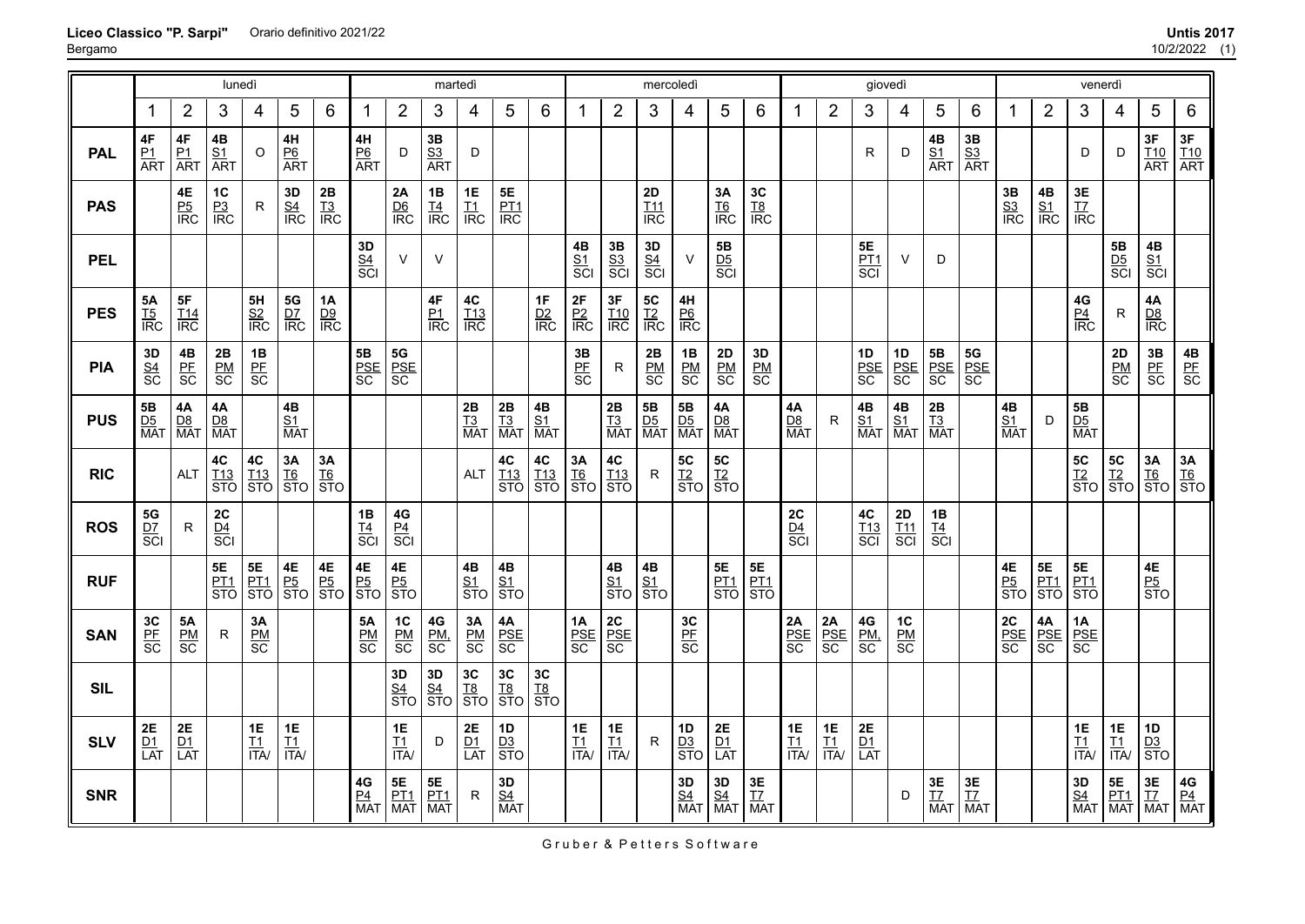|            |                                                          |                                 | lunedì                          |                               |                                  |                      |                               |                             | martedì                                                                                     |                                     |                                |                                                                                           |                                |                                  | mercoledì                                                                                                                            |                               |                      |                                 |                                  |                        | giovedì                |                                |                             |                             |                                   |                             | venerdì                          |                         |                                 |                                       |
|------------|----------------------------------------------------------|---------------------------------|---------------------------------|-------------------------------|----------------------------------|----------------------|-------------------------------|-----------------------------|---------------------------------------------------------------------------------------------|-------------------------------------|--------------------------------|-------------------------------------------------------------------------------------------|--------------------------------|----------------------------------|--------------------------------------------------------------------------------------------------------------------------------------|-------------------------------|----------------------|---------------------------------|----------------------------------|------------------------|------------------------|--------------------------------|-----------------------------|-----------------------------|-----------------------------------|-----------------------------|----------------------------------|-------------------------|---------------------------------|---------------------------------------|
|            |                                                          | $\overline{2}$                  | 3                               | 4                             | 5                                | 6                    | 1                             | $\overline{2}$              | 3                                                                                           | 4                                   | 5                              | 6                                                                                         |                                | $\overline{2}$                   | 3                                                                                                                                    | 4                             | 5                    | 6                               |                                  | $\overline{2}$         | 3                      | 4                              | 5                           | 6                           |                                   | $\overline{2}$              | 3                                | 4                       | 5                               | 6                                     |
| <b>SNT</b> | $5\mathsf{E}$<br>$\frac{\overline{PT1}}{\overline{LAT}}$ | <b>5E</b><br><u>PT1</u><br>LAT/ | 3D<br>$rac{S4}{ITA}$            |                               |                                  |                      |                               |                             | $\mathsf{R}$                                                                                | $\frac{3B}{S3}$<br>LAT <sub>/</sub> | <b>3B</b><br><u>S3</u><br>LAT/ | $\begin{array}{c} 5E \\ \underline{\mathsf{PT1}} \\ \underline{\mathsf{LAT}} \end{array}$ | <b>3D<br/><u>S4</u></b><br>ITA | <b>3D</b><br><u>S4</u><br>ITA    | $\begin{array}{c} \n\overline{\mathbf{5}}\mathbf{E} \\ \frac{\mathbf{P}\mathbf{T1}}{\mathbf{L}\mathbf{A}\mathbf{T}}} \\ \end{array}$ | $\frac{3B}{S3}$<br>LAT/       |                      |                                 |                                  |                        |                        |                                |                             |                             |                                   |                             | $\frac{3B}{S3}$<br>LAT           | $\frac{3B}{S3}$<br>LAT/ | <b>5E</b><br><u>PT1</u><br>LAT/ | $rac{3D}{\frac{S4}{1TA}}$             |
| SOL        | D                                                        |                                 | $2\mathsf{D}$<br>$rac{T11}{GR}$ | <b>2B</b><br><u>T3</u><br>ITA | <b>2F</b><br><u>P2</u><br>LAT/   |                      | R                             | 2D<br>$rac{111}{\text{GR}}$ | 2D<br>T11<br>GR                                                                             | <b>2F</b><br><u>P2</u><br>LAT/      | <b>2F</b><br><u>P2</u><br>LAT/ |                                                                                           |                                |                                  |                                                                                                                                      |                               |                      |                                 | 2B<br>$rac{T3}{17A}$             |                        | 2F<br>$\frac{P2}{LAT}$ | <b>2F</b><br><u>P2</u><br>LAT/ | 2D<br><u>T11</u><br>GR      |                             |                                   |                             |                                  |                         | $2F$<br>$P2$<br>LAT             | $2F$<br>$P2$<br>LAT/                  |
| <b>SPA</b> |                                                          | 2A<br>$\frac{D6}{LAT}$          | 1A<br>$\frac{D9}{LAT}$          | <b>1A</b><br>$\frac{D9}{LAT}$ |                                  | 4H<br>$rac{P6}{ITA}$ | <b>5H</b><br><u>S2</u><br>ITA | 5H<br>$rac{S2}{ITA}$        | 4H<br>$rac{P6}{ITA}$                                                                        | 4H<br>$rac{P6}{ITA}$                |                                |                                                                                           | 2A<br>$\frac{D6}{LAT}$         | $\frac{2A}{DB}$                  | 1A<br>$\frac{D9}{LAT}$                                                                                                               | <b>1A</b><br>$\frac{D9}{LAT}$ |                      |                                 |                                  | D                      | 5H<br>$rac{S2}{ITA}$   | R                              | 2A<br>$rac{D6}{LAT}$        | $\frac{1A}{\frac{D9}{LAT}}$ |                                   |                             |                                  |                         |                                 |                                       |
| <b>TOF</b> |                                                          |                                 | 2A<br>$rac{D6}{GR}$             | $\frac{2A}{DB}$               | $rac{3C}{18}$<br>$rac{18}{17A}$  | 3C<br>$rac{TS}{ITA}$ |                               |                             | 5A<br>$rac{TS}{LAT}$                                                                        | $\frac{5A}{15}$<br>LAT              | $\frac{2A}{DB}$                |                                                                                           |                                |                                  |                                                                                                                                      |                               |                      |                                 | 3 <sub>C</sub><br>$rac{TS}{ITA}$ | R                      | $5A$<br>$rac{TS}{LAT}$ | <b>5A</b><br>$rac{TS}{LAT}$    |                             |                             | <b>5A</b><br>$rac{TS}{LAT}$       | <b>5A</b><br>$rac{TS}{LAT}$ | $2A$<br>$rac{D6}{GR}$            | 2A<br>$rac{D6}{GR}$     |                                 |                                       |
| <b>TON</b> | $rac{4C}{LAT}$                                           |                                 | $rac{2E}{1TA}$                  | <b>2E</b><br><u>D1</u><br>ITA |                                  |                      |                               | 4C<br>$\frac{T13}{LAT}$     | $\begin{array}{c}\n\mathbf{4C} \\ \frac{\mathbf{T13}}{\mathsf{LAT}/\mathsf{}}\n\end{array}$ | $\mathsf{R}$                        | 2E<br>$\frac{D1}{ITA}$         |                                                                                           |                                |                                  |                                                                                                                                      |                               |                      |                                 |                                  |                        |                        | 4C<br>$\frac{T13}{LAT}$        | $rac{4C}{\frac{113}{LAT}}$  | D                           | $2\mathsf{E}$<br>$\frac{D1}{1TA}$ |                             | <b>4C</b><br>T13<br>LAT          | $rac{4C}{LAT}$          |                                 |                                       |
| <b>VEN</b> |                                                          |                                 | 5F<br>$\frac{T14}{1TA}$         | <b>5F</b><br>T14<br>ITA       | $2D$<br>$\underline{T11}$<br>LAT | $\frac{2D}{LAT}$     | 4C<br>$rac{T13}{ITA}$         | R                           | $4\mathsf{E}$<br>$rac{P5}{ITA}$                                                             | 4E<br>$rac{P5}{ITA}$                |                                |                                                                                           | 2D<br>$\frac{T11}{LAT}$        | $2D$<br>$\underline{T11}$<br>LAT | $rac{4C}{113}$<br>$1TA$                                                                                                              | 5F<br>$\frac{T14}{ITA}$       |                      |                                 |                                  |                        |                        |                                |                             |                             |                                   |                             | $2D$<br>$\underline{T11}$<br>LAT | D                       | 5F<br>$\frac{T14}{ITA}$         | $\frac{4E}{P_2}$<br>$\frac{P_5}{ITA}$ |
| <b>VIS</b> | $\vee$                                                   | 4H<br>$rac{P6}{LAT}$            | <b>5G</b><br><u>D7</u><br>ITA/  | ${\bf 5G}$<br>$rac{D7}{1TA}$  | R                                |                      | $\vee$                        | $\vee$                      | $5\mathsf{G}$<br>$rac{D7}{1TA}$                                                             | $5\mathsf{G}$<br>$rac{D7}{1TA}$     |                                |                                                                                           |                                | $\vee$                           | $\vee$                                                                                                                               | ${\bf 5G}$<br>$rac{D7}{1TA}$  | 4H<br>$rac{P6}{LAT}$ | $4H$<br>$rac{P6}{LAT}$          |                                  |                        |                        |                                |                             |                             | 4H<br>$rac{P6}{LAT}$              | 4H<br>$\frac{P6}{LAT}$      | $5\mathsf{G}$<br>$rac{D7}{1TA}$  | $\vee$                  | $5\mathsf{G}$<br>$rac{D7}{1TA}$ |                                       |
| <b>ZAM</b> | D                                                        | D                               | D                               |                               |                                  |                      |                               |                             |                                                                                             |                                     |                                |                                                                                           |                                |                                  | D                                                                                                                                    | D                             | D                    | D                               |                                  |                        | D                      | D                              | D                           | D                           | D.                                | D                           | D                                | D                       |                                 |                                       |
| <b>ZAP</b> | 4G<br>$rac{P4}{STO}$                                     | 4G<br>$rac{P4}{STO}$            | 4H<br>$rac{P6}{STO}$            | 3D<br>$rac{S4}{FIL}$          |                                  |                      |                               | 4H<br>$rac{P6}{STO}$        | R                                                                                           | $4{\mathsf G}$<br>$rac{P4}{STO}$    | 5G<br>$rac{D7}{STO}$           | $5{\rm G}$<br>$rac{D7}{STO}$                                                              |                                | 5G<br>$rac{D7}{STO}$             | 5G<br>$\frac{D7}{STO}$                                                                                                               |                               | 4G<br>$rac{P4}{STO}$ | $4\mathsf{G}$<br>$rac{P4}{STO}$ | $\frac{4H}{P_0}$<br>STO          | $\frac{4G}{P4}$<br>STO | 4H<br><u>P6</u><br>STO | 3D<br>$rac{S4}{FIL}$           | <b>5G</b><br>$rac{D7}{STO}$ |                             | <b>5G</b><br>$rac{D7}{STO}$       |                             | 4H<br>$rac{P6}{STO}$             | $\frac{4H}{P_0}$<br>STO | 3D<br>$rac{S4}{FIL}$            |                                       |

**Liceo Classico "P. Sarpi"** Bergamo Orario definitivo 2021/22 **Untis 2017**

Gruber & Petters Software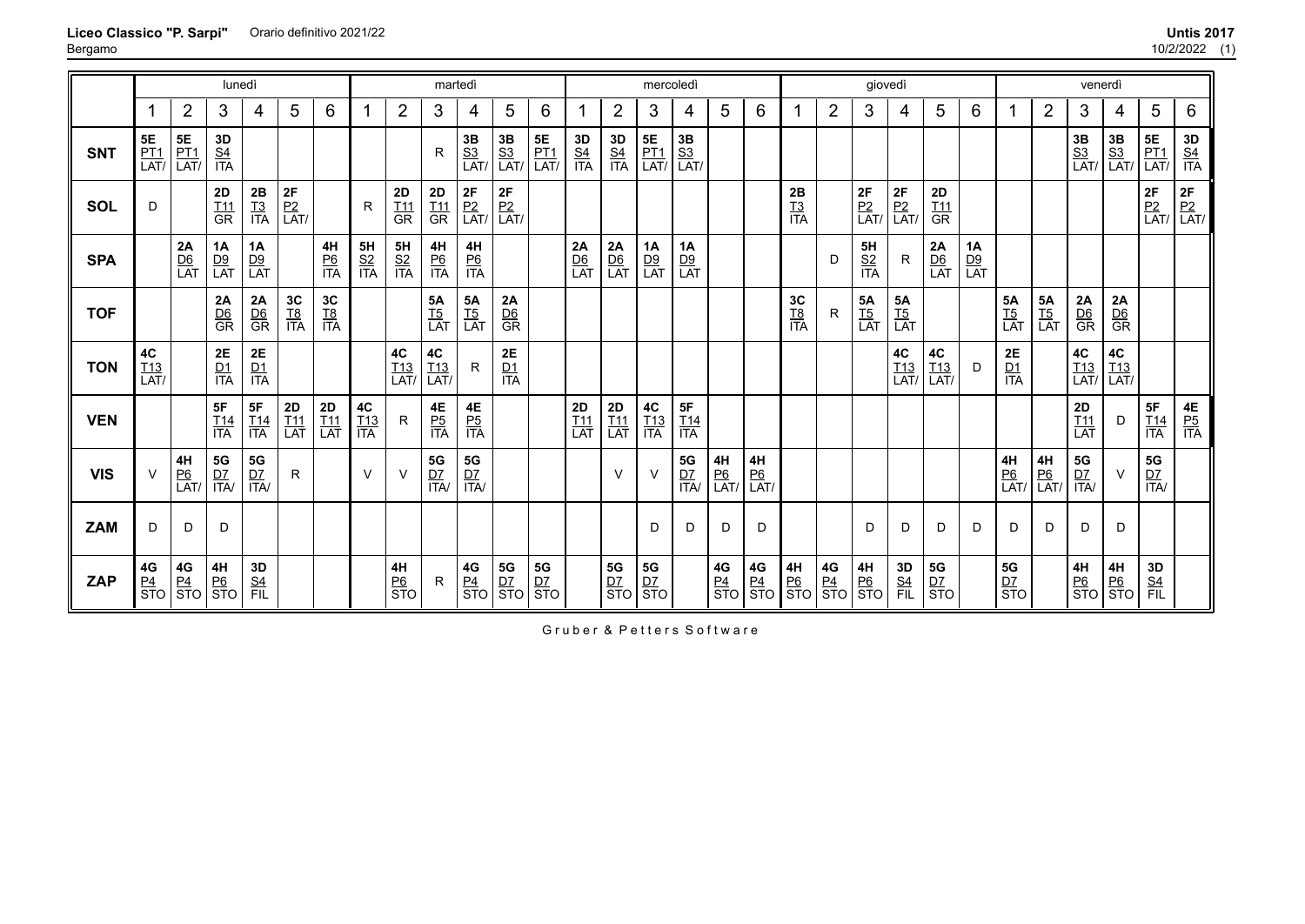# **Liceo Classico "P. Sarpi"** Orario definitivo 2021/22 **Untis 2017** Bergamo

|            |                               |                                   | sabato                              |                              |                        |   |
|------------|-------------------------------|-----------------------------------|-------------------------------------|------------------------------|------------------------|---|
|            | 1                             | $\overline{2}$                    | 3                                   | 4                            | 5                      | 6 |
| <b>AMA</b> | 3D<br><u>s4</u><br>LAT/       | 3D<br>S <sub>4</sub><br>LAT/      | 1C<br>P3<br><b>ITA/</b>             | 1 <sub>C</sub><br>P3<br>ITA/ |                        |   |
| <b>BEN</b> |                               | 1D<br><u>D3</u><br>SCI            |                                     | 3E<br>TZ<br>SCI              | 4H<br>P6<br>SCI        |   |
| <b>BER</b> | 4F<br><u>P1</u><br>MAT        | 4F<br><u>P1</u><br><b>MAT</b>     | 5C<br>$\overline{12}$<br><b>MAT</b> | D                            | 1C<br>P3<br><b>MAT</b> |   |
| BIA        | 1D<br>D <sub>3</sub><br>ING   | D                                 | 5H<br>S <sub>2</sub><br>ING         | 3D<br>S <sub>4</sub><br>ING  |                        |   |
| BIG        |                               |                                   | 4E<br>P <sub>5</sub><br>ING         | 4G<br>P <sub>4</sub><br>ING  | 1F<br><u>D2</u><br>ING |   |
| <b>BON</b> | 1B<br>T4<br>STO               | 4E<br>P5<br>LAT/                  | 2E<br>D1<br>GR                      | 2E<br><u>D1</u><br><b>GR</b> |                        |   |
| <b>BOS</b> | 3F<br>T10<br><b>ITA</b>       | 3F<br>T10<br><b>ITA</b>           | 4F<br>P1<br>LAT/                    |                              | 4F<br>P1<br>LAT/       |   |
| BRT        | 2C<br>D4<br>GR                | 2C<br>D4<br>GR                    | 1B<br>T4<br>LAT/                    | 1B<br>T4<br>LAT/             |                        |   |
| CAI        |                               |                                   |                                     |                              |                        |   |
| <b>CAR</b> | 5F<br>PE<br>SC                | 4H<br>PM,<br>SC                   | 4C<br>PE<br>SC                      | 5C<br>PF<br>SC               |                        |   |
| <b>CAS</b> |                               | 5Α<br><u>T5</u><br><b>MAT</b>     | 5Α<br>$15$<br><b>MAT</b>            | 3A<br>T6<br><b>MAT</b>       | 3A<br>T6<br><b>MAT</b> |   |
| CAV        | 5Α<br>T5<br>ING               | 3A<br><b>T<sub>6</sub></b><br>ING |                                     | 2Α<br>D <sub>6</sub><br>ING  | 4Α<br>D8<br>ING        |   |
| <b>COM</b> | 1Α<br><u>D9</u><br><b>ITA</b> | 1A<br><u>D9</u><br><b>ITA</b>     | 1F<br>D <sub>2</sub><br>LAT         | 1F<br>D2<br>LAT              |                        |   |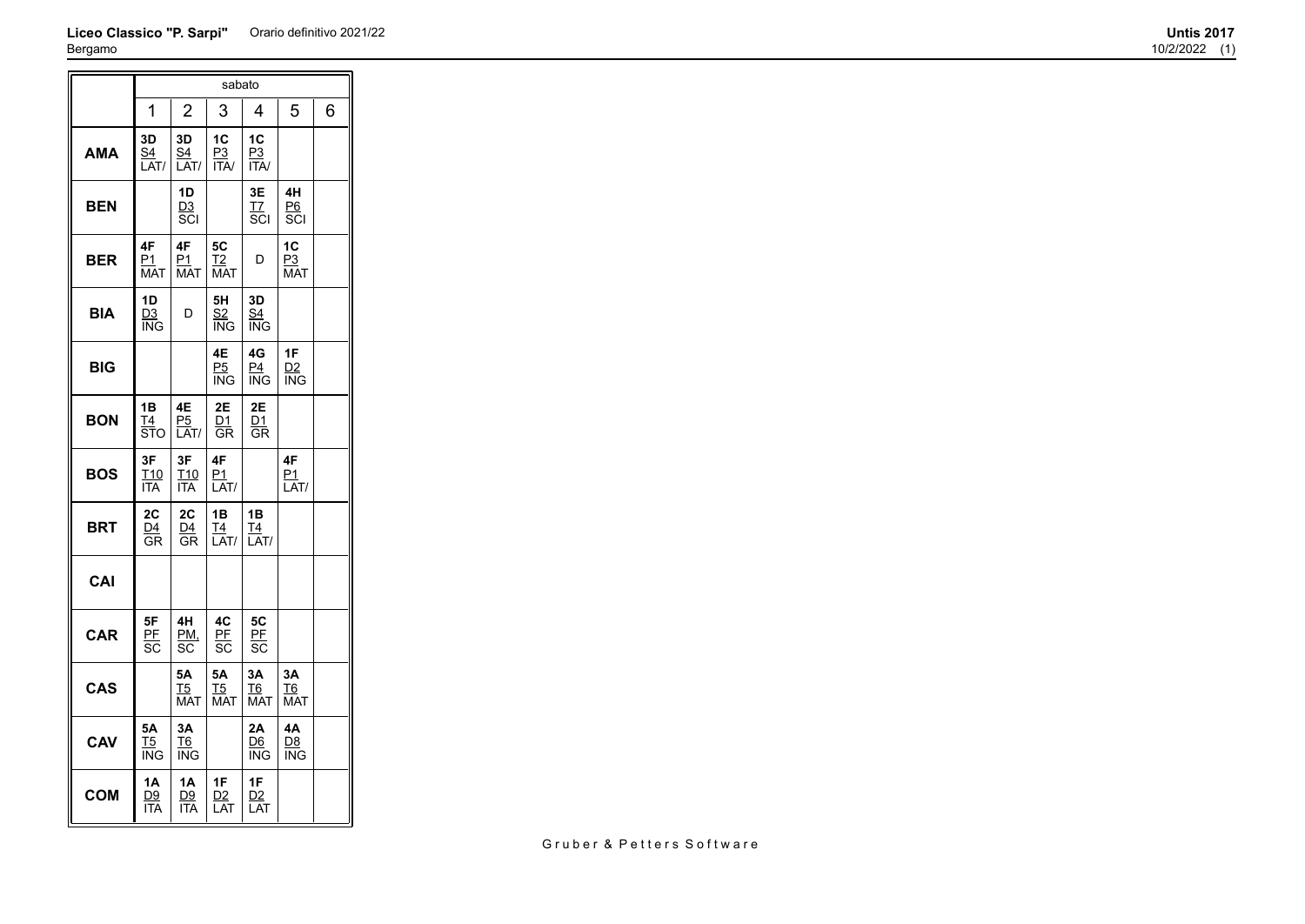# **Liceo Classico "P. Sarpi"** Orario definitivo 2021/22 **Untis 2017** Bergamo  $\overline{\mathsf{T}}$ sabato

|            |                             |                                     | sabalo                                           |                                      |                                                                    |   |
|------------|-----------------------------|-------------------------------------|--------------------------------------------------|--------------------------------------|--------------------------------------------------------------------|---|
|            | 1                           | $\overline{2}$                      | 3                                                | 4                                    | 5                                                                  | 6 |
| <b>CUC</b> | 5G<br>D7<br>LAT             | 5G<br>D7<br>LAT                     | 2C<br>D <sub>4</sub><br>$\overline{\text{ST}}$ O | R                                    | 5C<br>T <sub>2</sub><br>LAT/                                       |   |
| <b>CZN</b> |                             |                                     |                                                  |                                      |                                                                    |   |
| <b>DES</b> | D                           | 5E<br>PT <sub>1</sub><br>ART        | 3E<br><u>T7</u><br><b>ART</b>                    | 5H<br>S <sub>2</sub><br><b>ART</b>   | 4E<br>P <sub>5</sub><br><b>ART</b>                                 |   |
| DIS        | 5Н<br>S2<br><b>MAT</b>      | 2D<br>T <sub>11</sub><br><b>MAT</b> | 5G<br><b>D7</b><br><b>MAT</b>                    | 5G<br><b>D7</b><br><b>MAT</b>        |                                                                    |   |
| <b>FOR</b> | 4B<br><u>S1</u><br>LAT/     | 4B<br><u>S1</u><br>LAT/             | 2D<br><u>T11</u><br><b>ITA/</b>                  | 2D<br>T <sub>11</sub><br>ITA/        |                                                                    |   |
| <b>FRA</b> | 2Β<br>$\overline{13}$<br>ĜR | 2B<br><u>T3</u><br>GR               |                                                  | 1A<br>D <sub>9</sub><br>GR           | <b>1A</b><br>D9<br>GR                                              |   |
| <b>GAL</b> |                             |                                     | 2B<br>T3<br>ING                                  | D                                    | 3E<br>$\underline{\mathsf{T}}\underline{\mathsf{T}}$<br><b>ING</b> |   |
| GER        | 1 <sub>C</sub><br>P3<br>ING | 1 <sub>C</sub><br>P3<br><b>ING</b>  | 4B<br>S <sub>1</sub><br>ING                      | 1E<br>T1<br><b>ING</b>               |                                                                    |   |
| <b>GIA</b> | 4Α<br>D8<br>STO             | 4A<br>D8<br><b>STO</b>              |                                                  | 5Α<br>$\underline{15}$<br><b>STO</b> |                                                                    |   |
| <b>GRV</b> | 3A<br>T6<br><b>ART</b>      | D                                   | 4A<br><b>D<sub>8</sub></b><br>ART                | 4A<br>D <sub>8</sub><br>ART          | D                                                                  |   |
| LIL        | 4Ε<br>P <sub>5</sub><br>SCI | 5F<br>T <sub>14</sub><br>SCI        |                                                  | 4F<br>P1<br>scı                      | 3F<br>T <sub>10</sub><br>SCI                                       |   |
| MAF        |                             |                                     |                                                  |                                      |                                                                    |   |
| <b>MAR</b> |                             |                                     | 5Β<br>D <sub>5</sub><br>LAT/                     | 5 <b>B</b><br><u>D5</u><br>AT/<br>L  | 5H<br>S <sub>2</sub><br>LAT/                                       |   |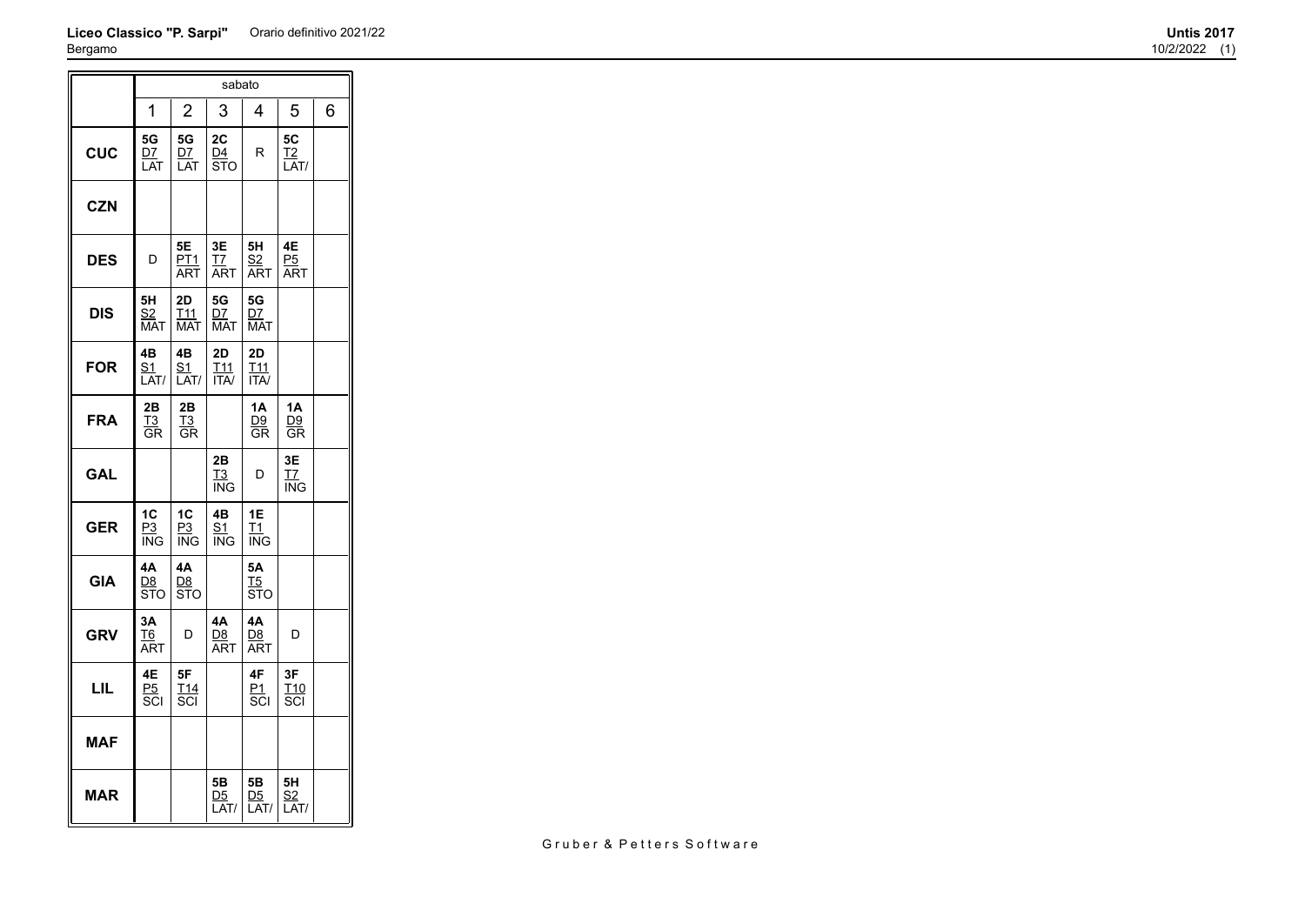# **Liceo Classico "P. Sarpi"** Orario definitivo 2021/22 **Untis 2017** Bergamo

 $\overline{ }$ 

|            |                                     |                                       | sabato                        |                                    |                               |   |
|------------|-------------------------------------|---------------------------------------|-------------------------------|------------------------------------|-------------------------------|---|
|            | 1                                   | $\overline{2}$                        | 3                             | 4                                  | 5                             | 6 |
| <b>MAS</b> |                                     |                                       |                               |                                    |                               |   |
| <b>MAZ</b> | 1E<br>T1<br>GR                      | 1E<br>$\underline{\mathsf{T1}}$<br>GR |                               | 3C<br>T <sub>8</sub><br>LAT/       | 5F<br>T <sub>14</sub><br>LAT/ |   |
| <b>MES</b> | 1F<br>D2<br>GR                      | 1F<br>D2<br>GR                        | 3F<br>T <sub>10</sub><br>LAT/ | 3F<br>T <sub>10</sub><br>LAT/      |                               |   |
| <b>MIN</b> | 3E<br><u>T7</u><br>ӟт҃о             | 3E<br>$17$<br>ӟт҃о                    |                               | 3B<br><u>S3</u><br>STO             | 3B<br>S <sub>3</sub><br>STO   |   |
| <b>MIS</b> |                                     |                                       |                               |                                    |                               |   |
| <b>MOR</b> | V                                   |                                       | V                             | $\vee$                             |                               |   |
| <b>MRT</b> |                                     |                                       |                               |                                    |                               |   |
| <b>MSS</b> | 4C<br>T <sub>13</sub><br><b>MAT</b> | 1B<br>T <sub>4</sub><br><b>MAT</b>    | 1E<br>T1<br><b>MAT</b>        | D                                  | 2C<br>D4<br><b>MAT</b>        |   |
| <b>MTT</b> |                                     | 2E<br>D1<br><b>MAT</b>                | <b>1A</b><br>D9<br><b>MAT</b> | 1D<br>D <sub>3</sub><br><b>MAT</b> | 2F<br>P2<br><b>MAT</b>        |   |
| <b>MZZ</b> |                                     |                                       |                               |                                    |                               |   |
| <b>NAR</b> |                                     |                                       |                               |                                    |                               |   |
| OLI        |                                     |                                       | 2F<br>P2<br>ITA/              | 2F<br>P2<br><b>ITA/</b>            | 4G<br>P4<br>$\overline{LAT/}$ |   |
| <b>PAG</b> |                                     |                                       |                               |                                    |                               |   |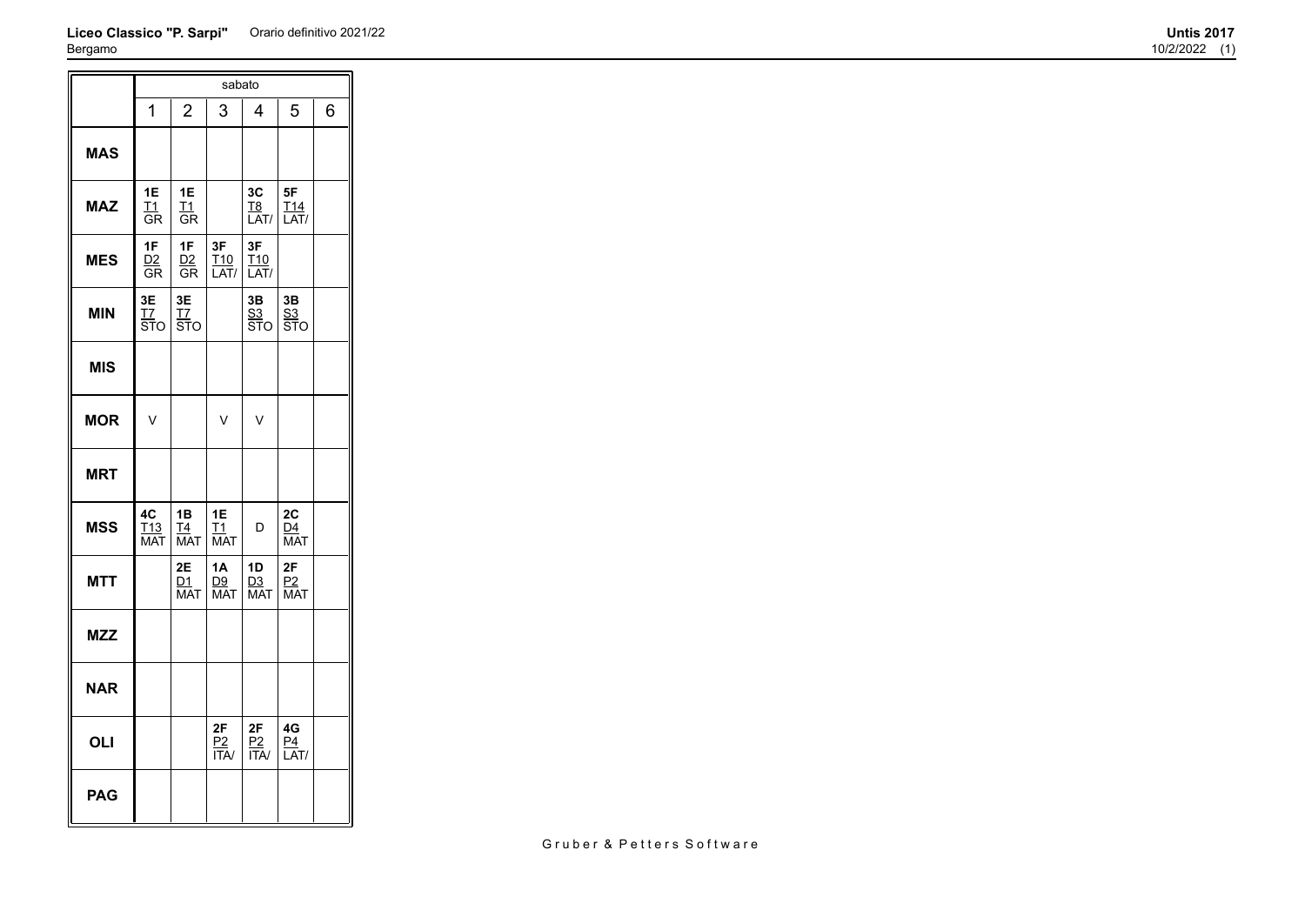### **Liceo Classico "P. Sarpi"** Orario definitivo 2021/22 **Untis 2017** Bergamo

|            |                                    |                                             | sabato                        |                                             |                                             |   |
|------------|------------------------------------|---------------------------------------------|-------------------------------|---------------------------------------------|---------------------------------------------|---|
|            | 1                                  | 2                                           | 3                             | 4                                           | 5                                           | 6 |
| <b>PAL</b> | 5Β<br>D <sub>5</sub><br>ART        | 5Β<br><u>D5</u><br>ART                      | 5F<br>T <sub>14</sub><br>ART  | 5F<br><u>T14</u><br><b>ART</b>              |                                             |   |
| <b>PAS</b> | 2E<br><u>D1</u><br><b>IRC</b>      |                                             | 1D<br><u>D3</u><br><b>IRC</b> | 2C<br>D4<br><b>IRC</b>                      | 5Β<br><u>D5</u><br><b>IRC</b>               |   |
| <b>PEL</b> | 5Е<br><u>PT1</u><br>SCI            | R                                           | 3B<br>S <sub>3</sub><br>SCI   | $\vee$                                      | V                                           |   |
| <b>PES</b> |                                    |                                             |                               |                                             |                                             |   |
| <b>PIA</b> |                                    |                                             |                               |                                             |                                             |   |
| <b>PUS</b> |                                    |                                             |                               |                                             |                                             |   |
| <b>RIC</b> | 5C<br>T <sub>2</sub><br><b>STO</b> | 5C<br>Т2<br><b>STO</b>                      | 3A<br>T6<br><b>STO</b>        | 4C<br>T13<br><b>STO</b>                     |                                             |   |
| <b>ROS</b> | 2D<br>T <sub>11</sub><br>SCI       | 4C<br><u>T13</u><br>$\overline{\text{SCI}}$ | 4G<br>$rac{P4}{SC}$           |                                             | 5G<br>DZ<br>SCI                             |   |
| <b>RUF</b> |                                    |                                             | R                             | 4B<br><u>S1</u><br>$\overline{\text{ST}}$ o | 4B<br><u>S1</u><br>$\overline{\text{ST}}$ o |   |
| <b>SAN</b> |                                    |                                             |                               |                                             |                                             |   |
| <b>SIL</b> | ЗC<br><u>T8</u><br>STO             | 3C<br><u>T8</u><br>STO                      | 3D<br><u>S4</u><br>STO        | R                                           | 3C<br><u>T8</u><br>STO                      |   |
| <b>SLV</b> |                                    |                                             |                               |                                             |                                             |   |
| <b>SNR</b> | 4G<br>P4<br><b>MAT</b>             | 4G<br>P4<br><b>MAT</b>                      | 5E<br>PT1<br><b>MAT</b>       |                                             | 3D<br><u>S4</u><br>MAT                      |   |